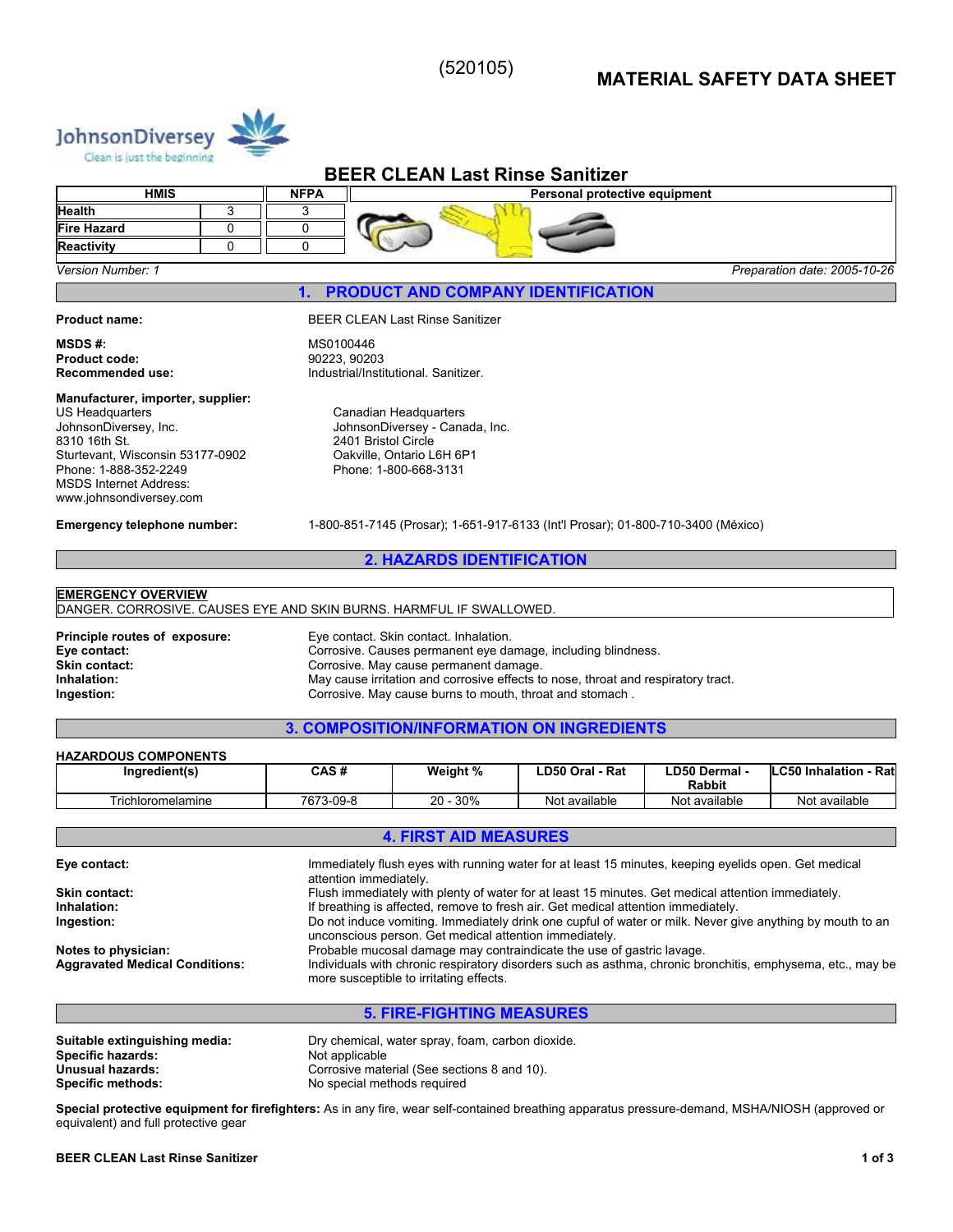# **5. FIRE-FIGHTING MEASURES**

**Extinguishing media which must not be used for safety reasons: No information available**<br>Extinguishing media which must not be used for safety reasons: No information available

# **6. ACCIDENTAL RELEASE MEASURES**

**Environmental precautions and clean-up methods:**

**Personal precautions:** Use personal protective equipment

Use appropriate containment to avoid environmental contamination. Sweep up and shovel into suitable containers for disposal. Keep in suitable and closed containers for disposal. Use a water rinse for final clean-up.

# **7. HANDLING AND STORAGE**

# **Handling:**

Avoid contact with skin, eyes and clothing. Do not taste or swallow. Avoid breathing dust . Use only with adequate ventilation. Remove and wash contaminated clothing and footwear before re-use. Wash thoroughly after handling. Product residue may remain on/in empty containers. All precautions for handling the product must be used in handling the empty container and residue. FOR COMMERCIAL AND INDUSTRIAL USE ONLY. **Storage:**

Keep tightly closed in a dry, cool and well-ventilated place. Store in a cool, dry, well ventilated area away from heat or open flame. Keep out of the reach of children.

### **8. EXPOSURE CONTROLS / PERSONAL PROTECTION**

#### **Engineering measures to reduce exposure:**

Good general ventilation should be sufficient to control airborne levels. Respiratory protection is not required if good ventilation is maintained.

| <b>Personal Protective Equipment</b> |                                                                                                                                                                                                                   |
|--------------------------------------|-------------------------------------------------------------------------------------------------------------------------------------------------------------------------------------------------------------------|
| Eye protection:                      | Chemical-splash goggles.                                                                                                                                                                                          |
| Hand protection:                     | Chemical-resistant gloves. Includes: neoprene gloves.                                                                                                                                                             |
| Skin and body protection:            | Protective footwear. If major exposure is possible, wear suitable protective clothing and footwear.                                                                                                               |
| <b>Respiratory protection:</b>       | If aerosols, mists, or vapors are not adequately controlled by ventilation, use appropriate respiratory<br>protection to avoid over-exposure . A respiratory protection program that meets OSHA's 29 CFR 1910.134 |
| Hygiene measures:                    | and ANSI Z88.2 requirements must be followed whenever workplace conditions warrant a respirator's use.<br>Handle in accordance with good industrial hygiene and safety practice                                   |

# **9. PHYSICAL AND CHEMICAL PROPERTIES**

| <b>Physical State:</b> | Powder                             | <b>Bulk density:</b>                                              | No information available |
|------------------------|------------------------------------|-------------------------------------------------------------------|--------------------------|
| pH:                    | 3.2                                | Dilution pH:                                                      | 6.0                      |
| Appearance:            | Powder                             | Vapor density:                                                    | No information available |
| Color:                 | Light yellow                       | <b>Evaporation Rate</b>                                           | No information available |
| Odor:                  | Chlorine                           | Boiling point/range:                                              | Not determined           |
| Specific gravity:      | 0.81                               | Melting point/range:                                              | Not determined           |
| Density:               | 6.76                               | <b>Decomposition temperature:</b>                                 | Not determined           |
| VOC:                   | 0                                  | <b>Autoignition temperature:</b>                                  | No information available |
| Flash point:           | $>200^{\circ}$ F $>93.3^{\circ}$ C | Partition coefficient (n-octanol/water): No information available |                          |
| Solubility:            | Soluble                            | Solubility in other solvents:                                     | No information available |
| Viscosity:             | No information available           |                                                                   |                          |

# **10. STABILITY AND REACTIVITY**<br> **10. STABILITY AND REACTIVITY**<br>
The product is stable

**Polymerization:** Hazardous polymerization does not occur **Hazardous decomposition products:** None reasonably foreseeable.

The product is stable

# **11. TOXICOLOGICAL INFORMATION**

**Acute toxicity** Corrosive. Oral, Dermal LD50 estimated to be > 2000 mg/kg.<br>
Component Information: See Section 3 **Component Information: Chronic toxicity:** None known **Specific effects** Carcinogenic effects: None known **Mutagenic effects:** None known **Reproductive toxicity:** None known<br> **Target organ effects:** None known **Target organ effects:**